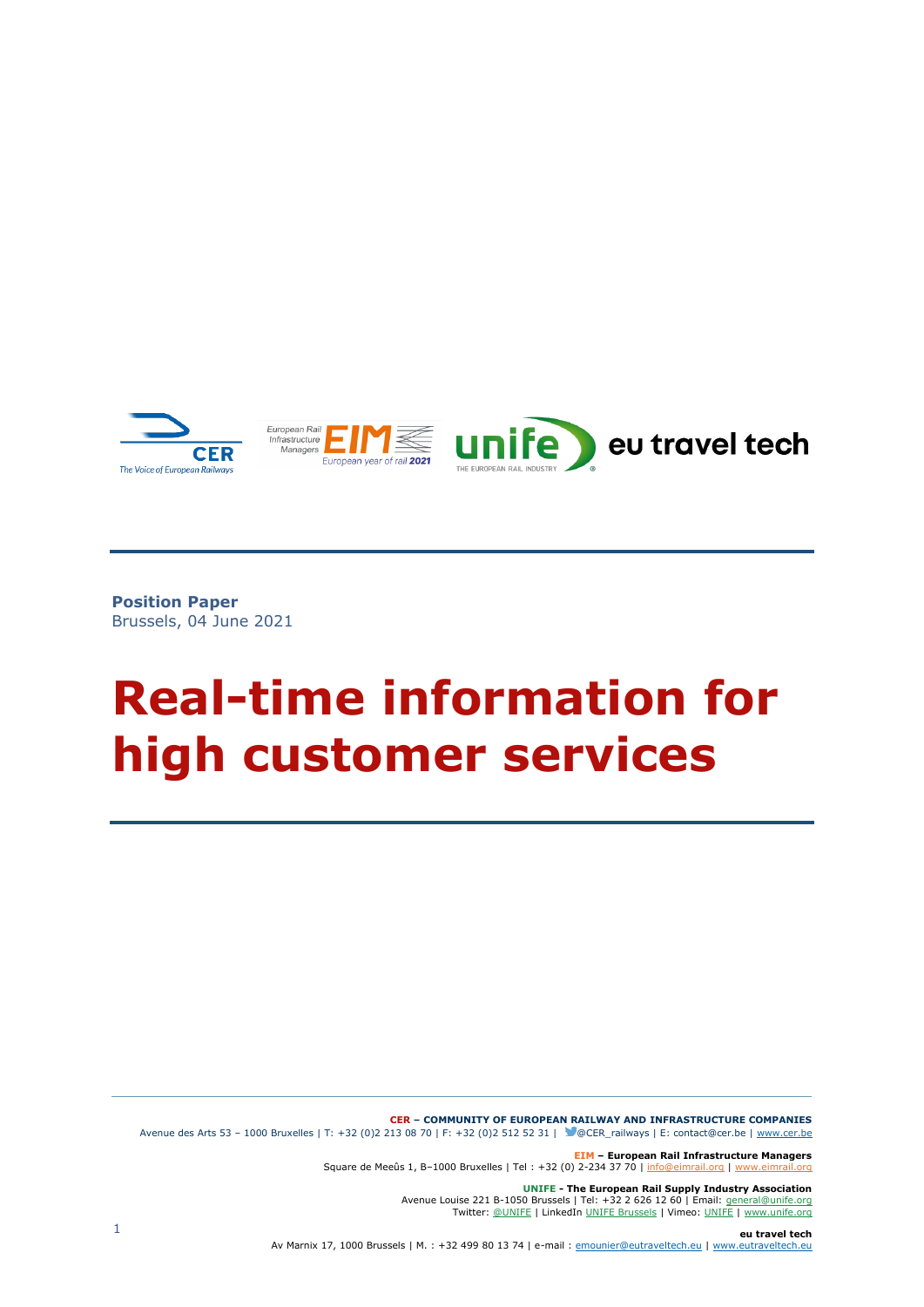Real-time information for high customer services

### **Summary**

### **"Appropriate technical means to ensure access to real-time information shall guarantee the highest possible standard of customer service"**

In the context of the ongoing 2022 TAP TSI revision package, the Community of European Railway and Infrastructure Companies (CER), the European Rail Infrastructure Managers (EIM), the European Rail Industry (UNIFE), and the European Travel Tech organisation (EUTT), are of the opinion that

- o the latest **proposal of the European Union Agency for Railways (ERA) for the revision of the TAP TSI Regulation** to implement Article 10 of Regulation (EU) 2021/782 is not fit for purpose as it **goes against smooth and flexible access to the information promoted by the Regulation to the detriment of the passenger.**
- o a **full Impact Assessment should be conducted to demonstrate the affordability of such a proposal.**

Without prejudice to the implementation of operational communications between infrastructure managers and operating railway undertakings which are necessary to operate transport services, **appropriate technical means to ensure access to realtime pre-journey information and information during the journey** in accordance with Article 10 of Regulation (EU) 2021/782 shall take into account the following to **guarantee the highest possible standard of customer service** based an industry consensus on the solution:

- $\circ$  infrastructure managers the necessary flexibility to offer the most appropriate technical means depending on the requester's needs and expectations,
- $\circ$  ticket vendors, tour operators, and other railway undertakings to access the most complete, accurate and reliable real-time passenger information.

**CER/EIM/UNIFE and EUTT recommend to continue the dialogue on real-time information, with the objective of defining the best technical solution**. Through such information, distributors shall receive only real-time information which:

- $\circ$  is relevant to take commercial decisions actions, such as the cancellation or the recommendation of a journey.
- $\circ$  can be easily linked with the commercial information shared by distributors with the operating railway undertaking and the end user (e.g. train identification, locations)

**In addition, CER/EIM/UNIFE recommend to further specify appropriate technical means** to ensure access to real-time pre-journey information and information during the journey **through the conclusion of a contract or other arrangements between concerned stakeholders**, but not through additional specifications in the TAP TSI regulation.

CER/EIM/UNIFE's and EUTT's members' **commitment is to comprehensively implement the framework of telematics applications for passengers when developed in a sound and consistent manner** taking into account sector stakeholders' return of experience in the area of telematics communication related to planning, operation and innovative ticketing and intermodality.

Although, considering the developments brought by the recent outcomes of the TAP TSI Revision on TAP real-time data messages, CER/EIM/UNIFE and EUTT, **call on European Institutions and the Member States to ensure that the 2022 TAP TSI is further shaped for the benefits of passengers, taking into account business-driven, and thus customer-oriented, return of experience from sector stakeholders.**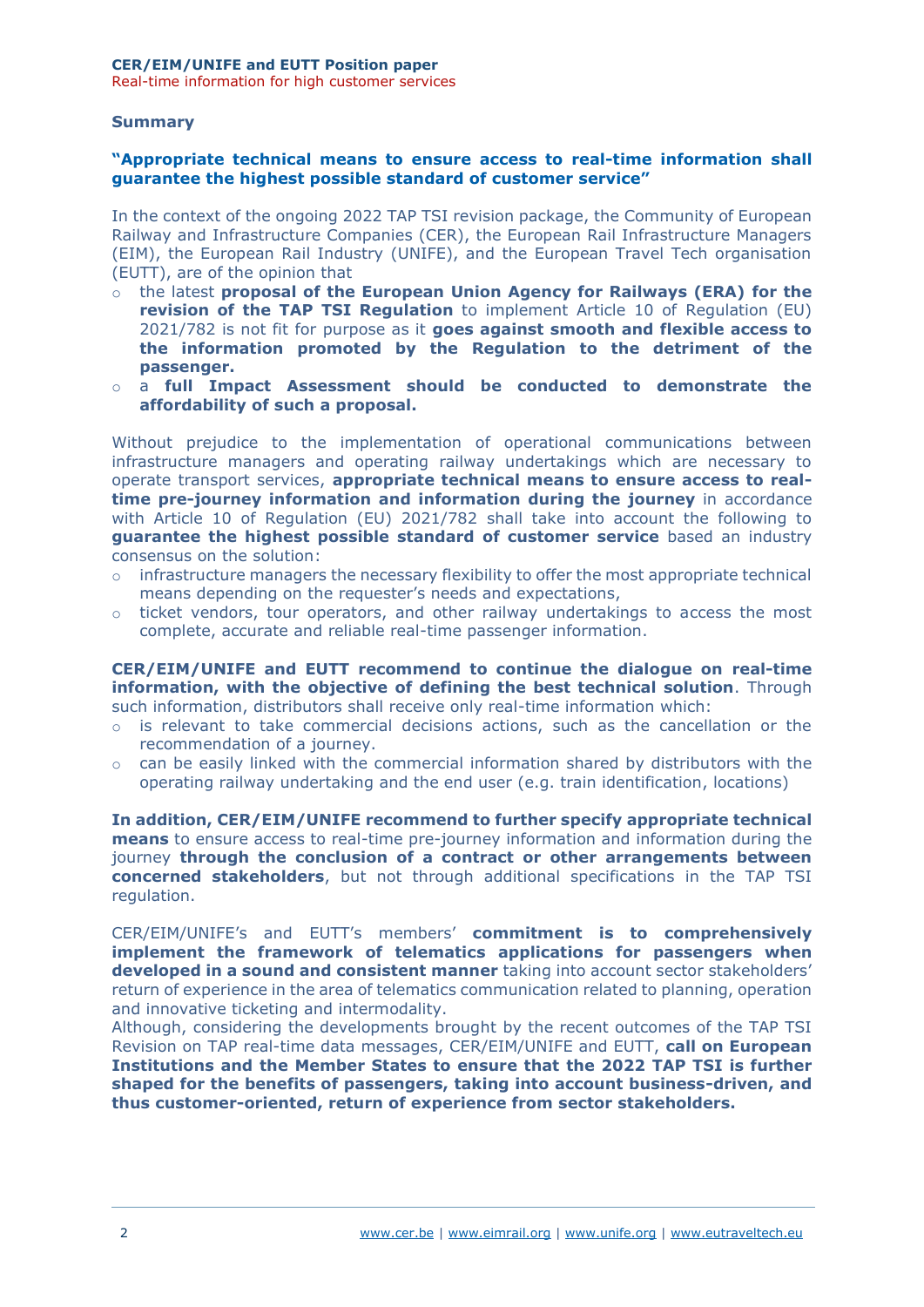## **Background**

# **"Highlight of the 2022 TAP TSI revision – Real-Time Data – remains unsolved from the perspective of CER/EIM/UNIFE and EUTT"**

In the framework of the European Union Agency for Railways (ERA) being mandated by the European Commission to develop and maintain the technical specification for interoperability relating to the subsystem 'telematics applications for passenger services' (TAP TSI), the Community of European Railway and Infrastructure Companies (CER), the European Rail Infrastructure Managers (EIM), the European Rail Industry (UNIFE), and the European Travel Tech organisation (EUTT), have been continuously offering the Agency the substantial return of experience of their members (the sector stakeholders) on national and European developments and technical developments.

**Great achievements were recently achieved in the context of the ongoing 2022 TAP TSI revision package taking into sector-driven inputs as e.g. the OSDM** (Open Sales and Distribution Model) specifications, the new Train Combined Model, the CIT's EU Claim form, and the eTCD (electronic Ticket Control Database).

However, the **highlight of the 2022 TAP TSI revision – Real-Time Data – remains unsolved from the perspective of CER/EIM/UNIFE and EUTT**. In that respect, the prescription to use TAP real-time data messages to implement the rail Passenger Rights Regulation (EU) 2021/782 Article 10 without finding an industry consensus on the solution is of great concern for railway undertakings, infrastructure managers, ticket vendors, and tour operators represented by the TAP stakeholders mentioned above.

#### **State of play**

## **"CER/EIM/UNIFE and EUTT are in the opinion that the latest ERA's proposal goes against the smooth and flexible access to the information"**

Besides the obligations for railway undertakings, tour operators and ticket vendors offering transport contracts on behalf of one or more operating railway undertakings to provide the passenger with *"pre-journey information"* and *"information during the journey",* the rail Passenger Right Regulation (EU) 2021/782 requires that *"Infrastructure managers shall distribute real-time data relating to the arrival and the departure of trains to railway undertakings, ticket vendors, tour operators and station managers".*

Also, *"the infrastructure manager and the railway undertaking obliged to make available information […] may request the conclusion of a contract or other arrangement"*, and *"may require […] a fair, reasonable and proportionate financial compensation for the costs incurred in providing the access"*.

ERA's current proposal to amend the TAP TSI Regulation requiring the use of TAP TSI realtime messages for infrastructure managers and railway undertakings to comply with Article 10 of Regulation (EU) 2021/782, proposes twofold and parallel information flows:

- $\circ$  infrastructure managers would be required to distribute Train Running Information, Train Running Forecast, and Train Running Interruption messages, upon one-off request, to all world/EU-wide ticket vendors, tour operators, and railway undertakings selling tickets on their network for all the arrivals /departures of the trains;
- o operating railway undertakings would be required to provide ticket vendors, tour operators and other railway undertakings that sell their services with Train Running Information, Train Running Forecast, and Train Running Interruption messages for train disruptions and delays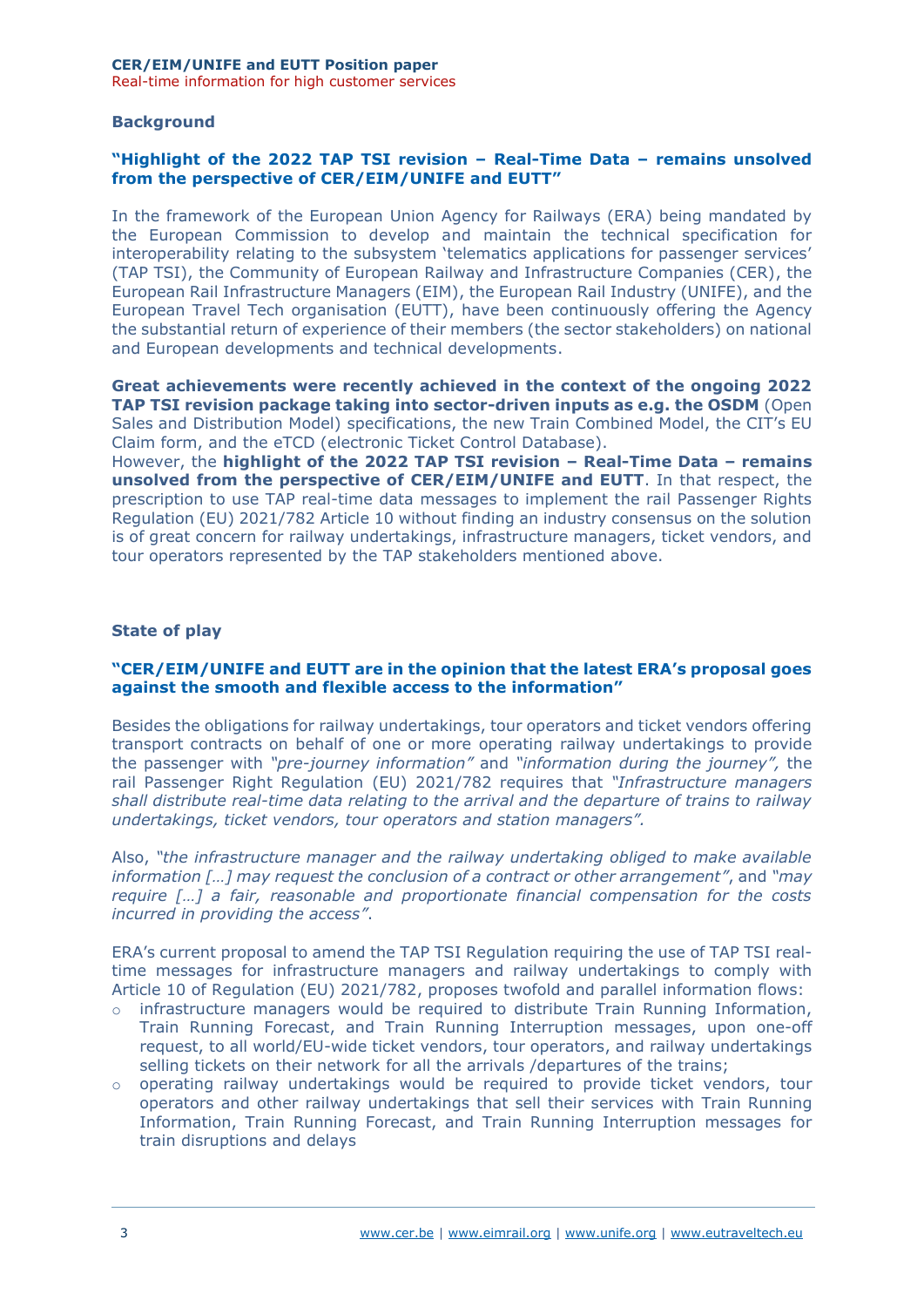#### **CER/EIM/UNIFE and EUTT Position paper**

Real-time information for high customer services

Train Running Information, Train Running Forecast, and Train Running Interruption messages are current practice between infrastructure managers and railway undertakings. These real-time messages are pure operational messages which are sent by infrastructure managers to railway undertakings who process them to release suitable pre-journey information and information during the journey for passengers in case of disruption or delays.

Considering the operational character of these messages and such a twofold information flow as proposed by ERA, the practical experience of passengers would be confusing in case of train running disruption or delay:

- o ticket vendors, tour operators and other railway undertakings that sell mobility services from an operating railway undertaking would receive messages from both the infrastructure manager and the operating railway undertaking;
- $\circ$  because the messages sent by the infrastructure manager relates to the theoretical path allocated, the operating railway undertaking would normally need to adapt or enhance the specific train information taking into account the impact of the disruption/delay with train operations.

Thus, in case of train disruption or delay, the twofold information flow proposed by ERA triggers a difference between the infrastructure manager's message content and the message content of the operating railway undertaking which will be more complete and relevant to the circumstances of individual travellers, and thus more suitable for passenger information.

Consequently, **CER/EIM/UNIFE and EUTT are in the opinion that the latest ERA's proposal for the TAP TSI Regulation to specify TAP TSI real-time messages as an appropriate technical mean** for infrastructure managers, railway undertakings, ticket vendors, tour operators and station managers to implement Article 10 of Regulation (EU) 2021/782 without finding an agreement on the solution **goes against the smooth and flexible access to the information** promoted by the Regulation at the detriment of the passenger experience, and is thus not fit for purpose.

## **Return of experience from sector stakeholders**

In that context, there are important aspects to be taken into account:

Infrastructure related aspects:

- o The legal relationships of the infrastructure manager are bound by its Network Statement which is established with the operating railway undertakings only, neither with the ticket vendors, tour operators, nor other railway undertakings which may sell their services;
- $\circ$  Infrastructure managers paths are theoretical and not necessarily aligned with the commercial timetable operated by the railway undertakings which information is of interest for the passengers;
- $\circ$  The infrastructure managers are not fitted to create or handle passenger information which is produced by the operating railway undertaking;
- $\circ$  Infrastructure managers are currently not structured to handle and keep up to date all the information related to the different world/EU-wide stakeholders selling rail services operated on their network, whereas for operating railway undertakings this is already a part of their established commercial business;
- o Infrastructure managers' timetabling systems are managing real-time information communicated by the infrastructure manager to the operating railway undertaking for purely operational purposes, which may thus be difficult to process for passenger information purposes.
- $\circ$  Infrastructure managers use different reference files for operation than those used for retail purposes which would introduce a mapping issue requiring additional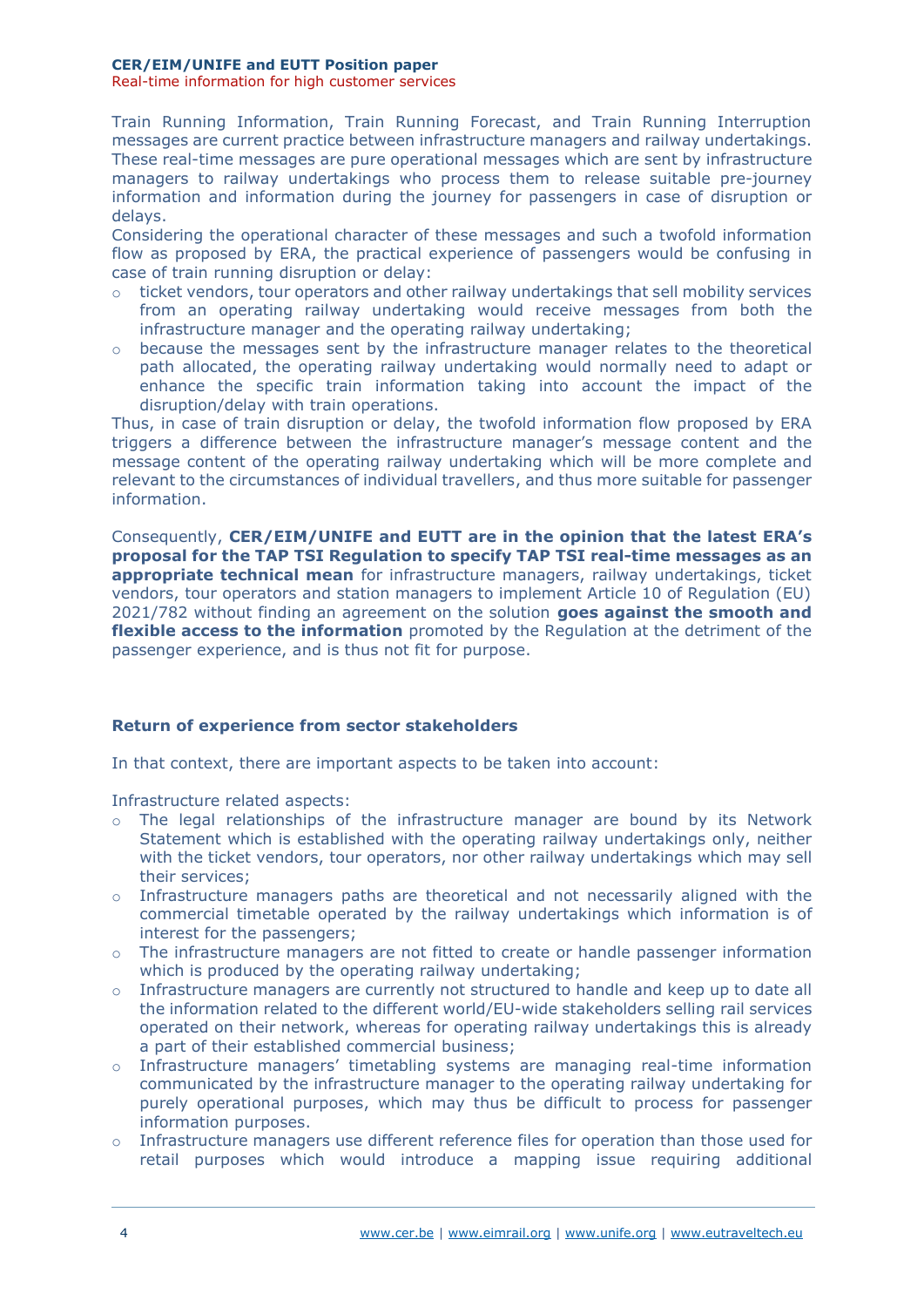Real-time information for high customer services

maintenance, costs and time to be solved appropriately, and introducing more room for errors.

Passenger information related aspects:

- o Operating railway undertakings and station managers are infrastructure managers' customers and the information channelled from the latter to the former must be fed in the times and the terms required in order to ensure that information, accordingly processed by the operating railway undertaking, reach passengers in compliance with the provisions of Article 10.
- o TAP TSI real-time messages are intended for operational Business-to-Business information flows. The use of these messages to produce passenger information is unfit for purpose and risks to make the communication not efficient, and very costly;
- $\circ$  Operating railway undertakings know what information need to be provided by the infrastructure manager, using the tools and procedures available to that effect, and accordingly processed by the operating railway undertaking into passenger information.

Technical aspects:

- o The existing framework of telematics applications enable every mobility stakeholder to exchange messages with a prerequisite to be identifiable with a four-alpha numerical "organisation code" which for TAP is only numerical (until 2025, and later for companies trading with OSDJ states), and is thus by design (only 10k codes) not allowing to identify all world/EU-wide stakeholders selling rail services;
- o While answering operational needs for communication between infrastructure managers and operating railway undertakings, TAP real-time messages, as Train Running Information message, are rigid (one information  $=$  one message), and their architecture is fixed with limited flexibility;
- o TAP TSI real-time messages (Train Running Information, Train Running Forecast, and Train Running Interruption) are currently sent by the infrastructure manager to at most three stakeholders: concerned operating railway undertaking(s), concerned station managers, and when relevant next infrastructure manager. If these messages should be sent to all ticket vendors, tour operators, and other railway undertakings, each message would be potentially sent to many more stakeholders.
- From a CER/EIM/UNIFE perspective, such an information flow as proposed by ERA would require a new network flow allowing to broadcast these messages to relevant recipients. Additionally, a recent impact analysis performed by infrastructure managers demonstrated that it would lead to a complete and costly reshaping of the IT servers and the IT architecture of the infrastructure managers. Because infrastructure managers do not have any commercial relationship with ticket vendors or tour operators up to now, it would also have an important impact on the business processes and the workload associated with the maintenance of these new contracts and new data in the IT system with data, and require corresponding important investment to ensure data security.

Contractual aspects:

- While ensuring a complete, accurate, and reliable continuous access to passenger information, the Regulation should enhance the position of the customer and foster trust between stakeholders;
- o From a CER/EIM/UNIFE business-oriented perspective, trust in operating railway undertakings' information is ensured via existing commercial agreements with ticket vendors, tour operators, and other railway undertakings which sell their services;
- o For complete, accurate, and reliable continuous access to passenger information, all stakeholders selling operating railway services can suffice with only a one-off request and connection with the operating railway undertakings holding the messages entailing added value for passengers;
- $\circ$  Obligations of Article 10 of Regulation (EU) 2021/782 are met if they are fulfilled within the context of the MMTIS Regulation (EU) 2017/1926.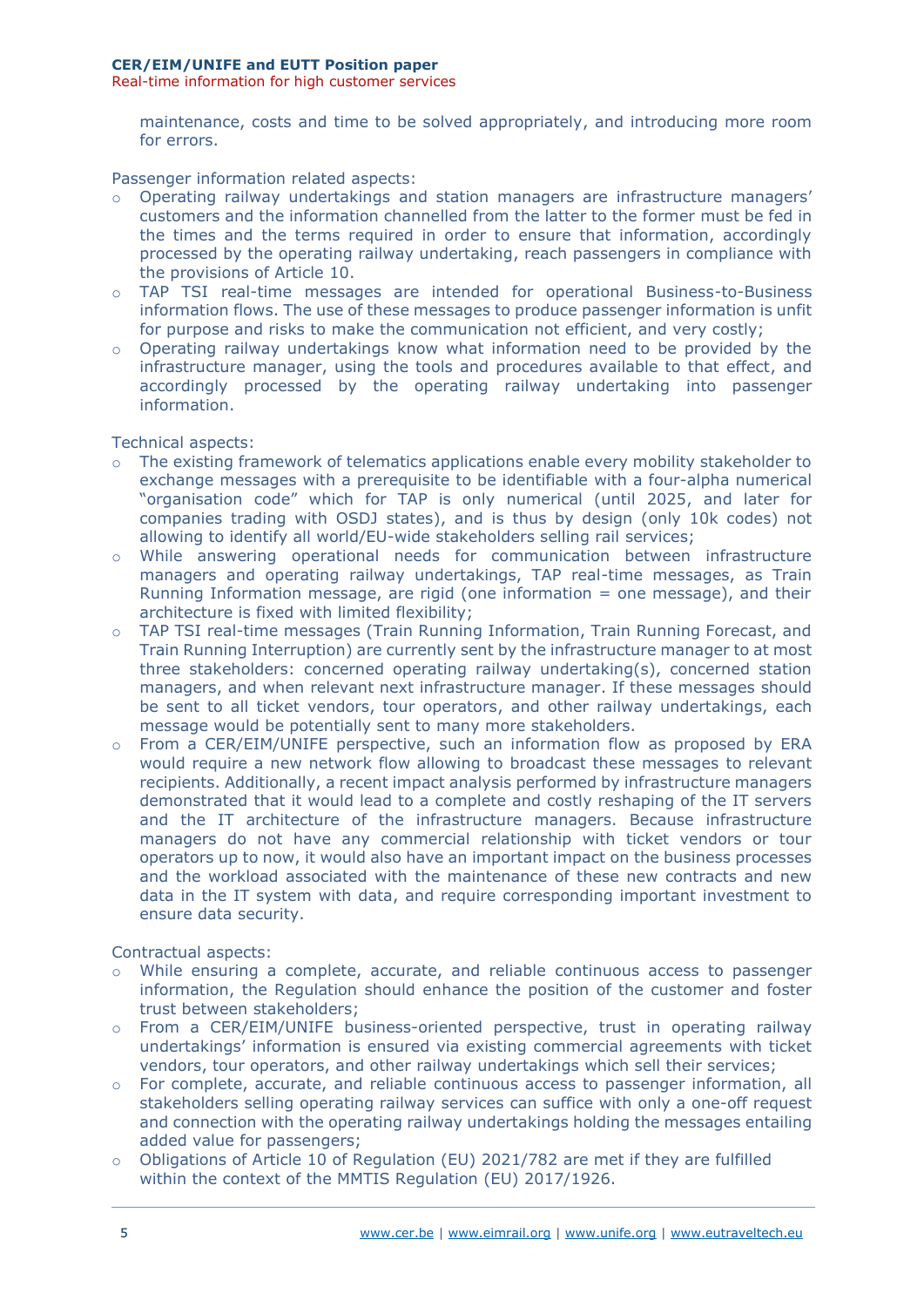Real-time information for high customer services

# **CER/EIM/UNIFE's and EUTT's conclusion:**

# **"CER/EIM/UNIFE and EUTT recommend securing a reasonable, fair, and nondiscriminatory playing field"**

To promote smooth and flexible access to real-time passenger information in accordance with Regulation (EU) 2021/782, and considering the above-mentioned aspects without prejudice to the implementation of operational communications between infrastructure managers and operating railway undertakings which are necessary to operate transport services, **CER/EIM/UNIFE and EUTT believe that appropriate technical means to ensure access to real-time passenger information in accordance Article 10 shall** take into account the following **to guarantee the highest possible standard of customer service**:

- $\circ$  infrastructure managers and operating railway undertakings the necessary flexibility to offer the most appropriate technical means depending on the requester's needs;
- $\circ$  ticket vendors, tour operators, and other railway undertakings to access the most complete, accurate and reliable real-time passenger information upon a one-off request.

Looking forward to further dialogue with the European Commission to finding a suitable solution regarding the regulatory framework on the provision of TAP TSI real-time information, CER/EIM/UNIFE and EUTT believe that any outcomes should be workable for all affected stakeholders and ensure that passengers receive complete, accurate and reliable real-time information. In that respect we acknowledge the respective position of different sector stakeholders:

**CER/EIM/UNIFE and EUTT recommend** to define a European framework **securing a reasonable, fair, and non-discriminatory playing field**, taking into account all parties' needs and constraints thanks to an open dialog with the sector until a consensus is found, as we did in the past for example on the Minimum Connection Time subject.

**Additionnaly, CER/EIM/UNIFE recommend to further specify appropriate technical means** to ensure access to real-time pre-journey information and information during the journey **through the conclusion of a contract or other arrangements between concerned stakeholders**, but not through additional specifications in the TAP TSI regulation.